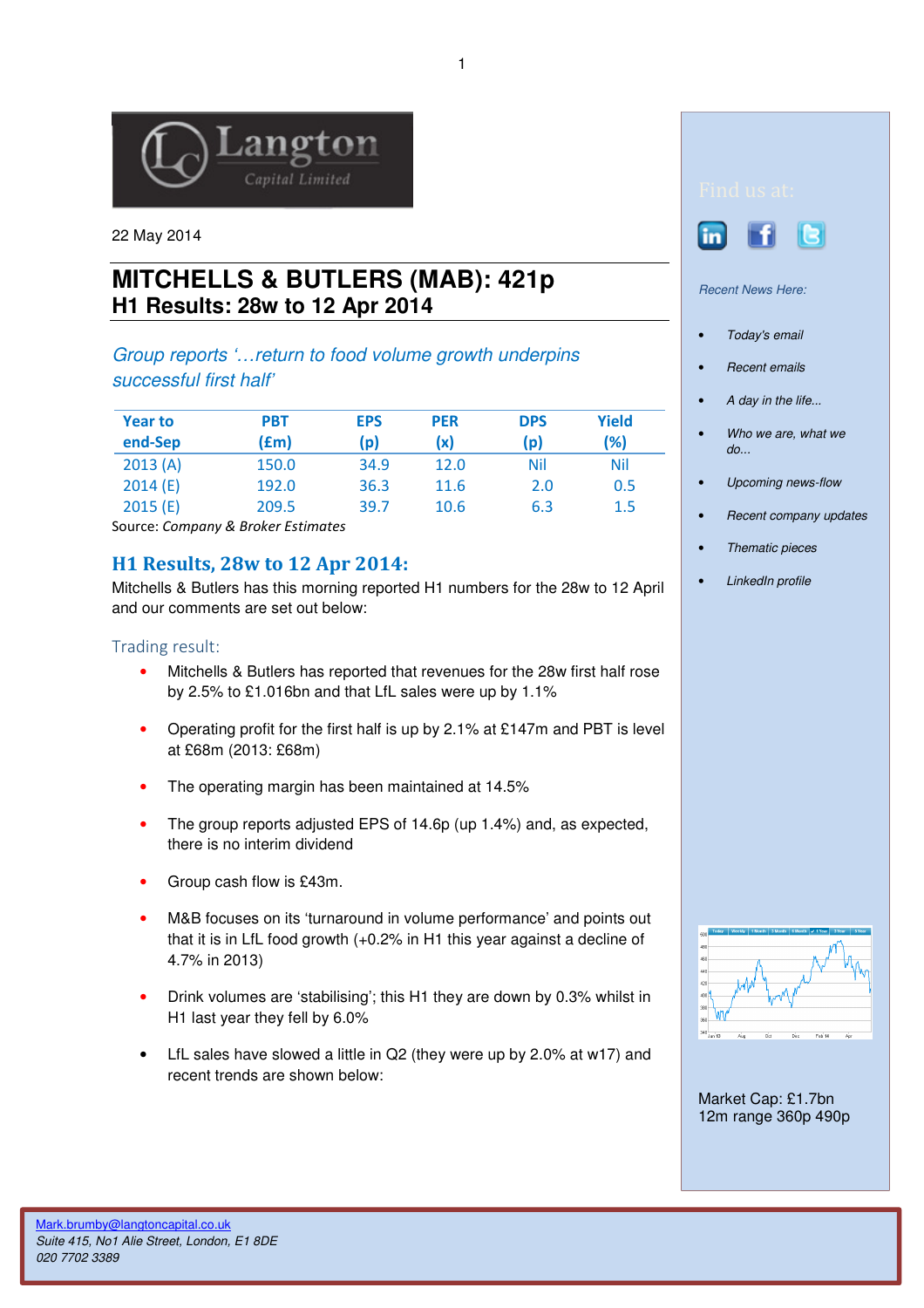• **Tab.1. Mitchells & Butlers LfL Sales Trends:** 

| Period                   | LfL sales<br>$(\%)$ |
|--------------------------|---------------------|
| FY 08/09                 | $+1.6$              |
| FY 09/10                 | $+2.8$              |
| FY 10/11                 | $+2.6$              |
| H1 11/12                 | $+2.7$              |
| FY 11/12                 | $+2.1$              |
| H1 12/13                 | $+0.3$              |
| FY 12/13                 | $+0.4$              |
| First 8w of 13/14        | $+0.1$              |
| Implied next 7w of 13/14 | $+4.7$              |
| First 17w of 13/14       | $+2.0$              |
| H1                       | $+1.1$              |
| Source: Company Reports  |                     |

Source: Company Reports

### Cash Flow, Balance Sheet Trading & Other:

- Net debt is £1.7bn or some 4.1x annualised EBITDA
- The group opened 11 new sites in H1 (considerably fewer than the much-smaller JD Wetherspoon, Restaurant Group, Marston's etc.)
- M&B reports that it has reached an agreement with its pension trustees re 2013 valuations; the deficit has increased to £572m and annual contributions will increase from £40m p.a. to £45m p.a.

### Conclusion, Summary, Current Trading:

- CEO Alistair Darby comments 'we are pleased with our trading performance in this first half, particularly the turnaround in volumes'
- He goes on to say 'we have made good progress against our key priorities, and continued to position Mitchells & Butlers for sustainable long-term future growth.'
- Re current trading, the company comments 'our business transformation is gaining momentum. Through our clearly laid-out strategy, we are well-placed to take advantage of the economic recovery across the UK.'
- Regarding the medium term outlook, the group says' we are encouraged by the economic recovery that is developing across the UK'
- The group concludes 'we have a clear strategy for the long term development of the business (and) we are confident that we will make further progress against our key performance indicators and that we are well positioned for profitable future growth.

**Langton Comment:** Despite something of a rally yesterday, M&B's shares have slipped considerably since hitting their recent highs of around 490p towards the end of Q1 this year.

The recent underperformance has been partly because, with most operators out-performing the Peach Tracker, there had to be some underperformers and, as M&B is the largest contributor to the survey, that honour fell to them.